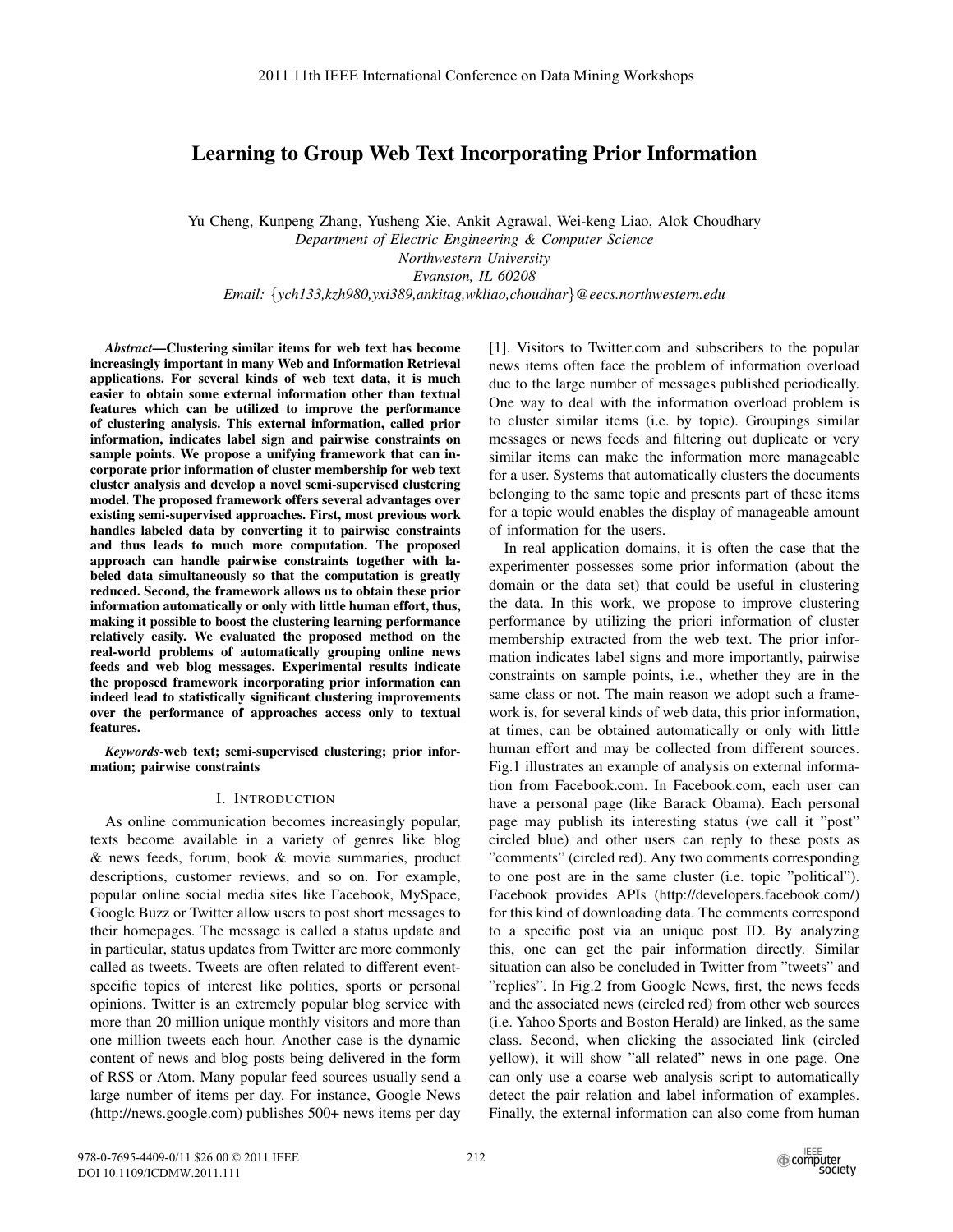

Figure 1. An illustration of the form of data with prior information from Facebook.com

| Dirk Nowitzki saved the best for last in Mavericks'                                                                                                                                 |  |
|-------------------------------------------------------------------------------------------------------------------------------------------------------------------------------------|--|
| comeback win over Heat the                                                                                                                                                          |  |
| MiamiHerald.com - Barry Jackson - 1 hour ago<br>After struggling with a finger injury and poor shooting through a game<br>and three quarters. Dirk Nowitzki stole a win for Dallas. |  |
| Video: Dirk Nowitzki hits the game-winning lay-up for a shocking<br>comeback Yahoo! Sports (blog)                                                                                   |  |
| Thanks to Dirk Nowitzki and Mavericks' big-time rally, NBA Finals a<br>series Boston Herald<br>USA Today - Reuters - Fox News - Reuters India<br>all 2.734 news articles »          |  |

Figure 2. An illustration of the form of data with prior information from Google News

feedback, providing the exact label or pair information.

The key idea in this paper is to explore external information apart from textual features (hard and soft constraints) to boost the clustering performance. We work within a semi-supervised learning framework and generate a unifying model incorporating all information available, no matter whether it is about unlabeled data, data with constraints, or labeled data. Unlabeled and constrained data are integrated in a manner similar to the integration of labeled and unlabeled data so that we can treat pairwise constraints together with labeled data at the same time. The main contributions of our work are:

1. We analyze several web application cases (from Google News, Facebook.com and Twitter) and derive several types of prior information, especially pair-wise constraints information, to be incorporated into our framework to boost the learning performance.

2. A semi-supervised learning framework is developed which can handle pairwise constraints together with labeled data simultaneously so that the computation is greatly reduced.

3. The proposed method is generalized to automatically employ the pairwise constraints or other useful information of the web text to overcome the lack of large amount of labeled data.

The rest of the paper is organized as follows. In the next section, we first describe in detail how to integrate prior information into the model and present our modified algorithm, and then presents the general framework aimed at building text and web classifier. Experimental results are presented in Sections 3. Section 4 presents related work. Finally, Section 5 summarizes our contributions and discusses the future work.

## II. PROPOSED METHODOLOGY

In this section, we present a semi supervised clustering method using both the textual and the prior information extracted. The classifier is working with data and constraints so we call it Constraints Mixture Learning Model (CML). Our CML model encodes the prior information into to a model-based object function, and the clustering task is carried out by solving a convex optimization problem. We start with a natural formulation of the semi-supervised modelbased classification that enables a smooth transition from the semi-supervised learning model to our proposed model. Finally we show the model framework and how to collect the constraints information.

### *A. Problem Formulation*

Since our technique builds upon traditional Model-based clustering/classification methods, we start with a brief review of that. The model-based clustering or classification assumes that the data were generated by a model and tries to recover the original model from the data. The model that we recover from the data then defines clusters and an assignment of data points to clusters. Usually we denote the model parameters by Θ. In supervised model-based clustering, one has a labeled data set  $\chi^l$  and the corresponding labels, denoted by  $y_i$  for  $x_i \in \chi^l$ . Then best parameters  $\Theta$  can be determined<br>by minimizing the the negative data log-likelihood function by minimizing the the negative data log-likelihood function  $\Phi_l = -\sum_{x \in \chi^l} \log p(x_i, y_i | \Theta)$ . Similarly to that, in unsupervised framework, the data density is  $p(x|\Theta)$  for the data set  $\chi$ <sup>u</sup>. Many machine learning algorithms attempt to choose the parameters  $\Theta$  that minimize  $\Phi_u = -\sum_{x \in \chi^u} \log p(x|\Theta)$ . Usually, the Expectation-Maximization (EM) [2] algorithm is employed to obtain a local optimizer for this optimization problem.

For the semi-supervised learning task, the data set  $\chi$ consists of both labeled data  $\chi^l$  and unlabeled data  $\chi^u$  and  $\chi = \chi^l \cup \chi^u$ . In order to use the information from both the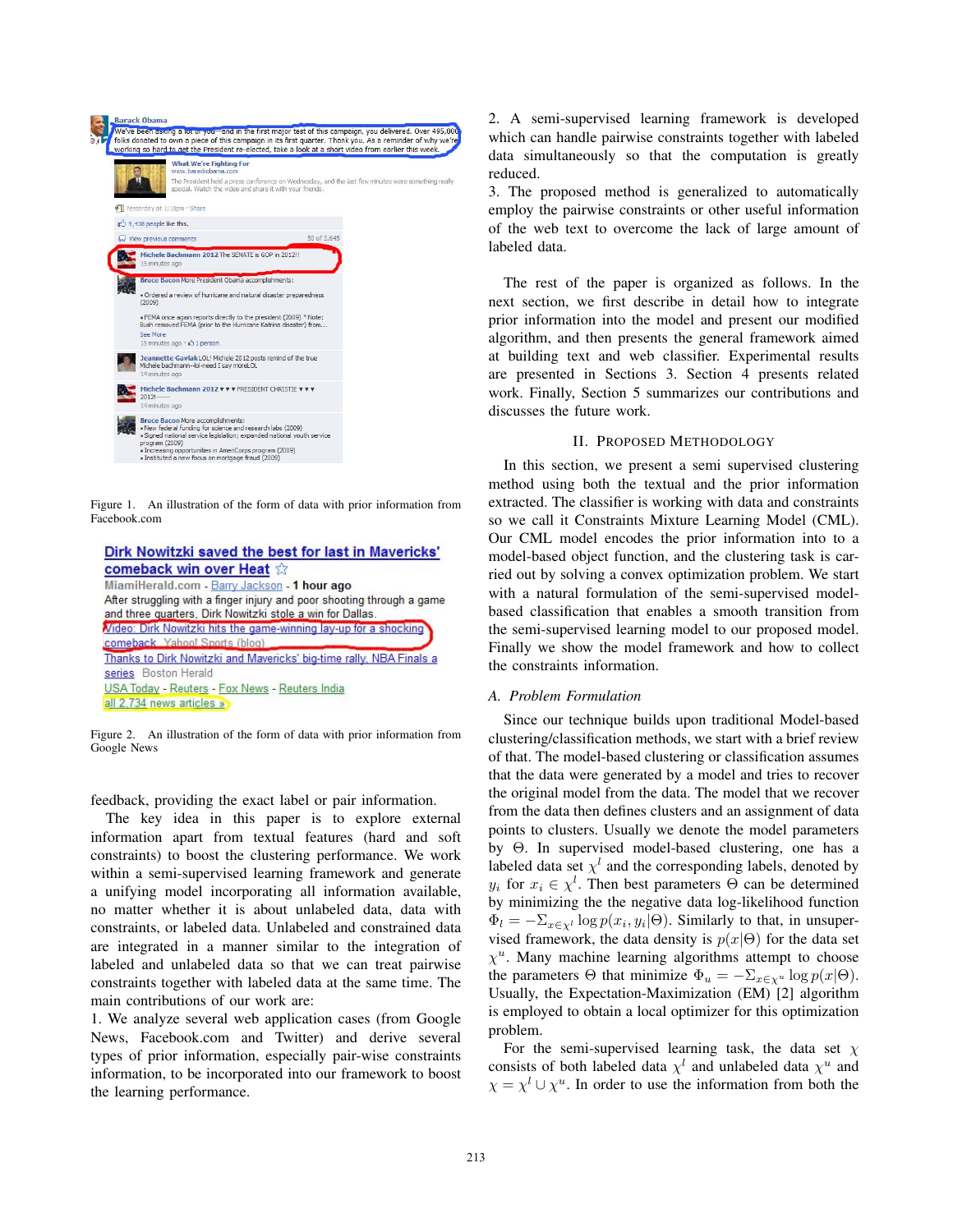labeled data and unlabeled data, the maximum likelihood criterion is to select the parameters  $\Theta$  by minimizing the objective function:

$$
\Theta = \arg\min_{\Theta} (\alpha \Phi_u + \beta \Phi_l) \tag{1}
$$

here,  $\alpha, \beta \in [0, 1]$  supervises the effect of the labeled/unlabelled data on the parameter estimation.

In our work, we represented the problem like this: for a given data set  $\chi$ , we can decompose it the into three parts: unlabeled data  $\chi^u$ , labeled data  $\chi^l$  and data with pairwise assignment constraints  $\chi^c$ . Such that  $\chi = \chi^l \cup \chi^u \cup \chi^c$ . The unlabeled data, constrained data and the labeled data can be integrated in a manner similar to (1). We define the following joint object function, which is a convex combination of  $\Phi_u$ ,  $\Phi_l$  and  $\Phi_c$ :

$$
\Theta = \arg\min_{\Theta} (\alpha \Phi_u + \beta \Phi_l + \gamma \Phi_c) \tag{2}
$$

where  $\alpha, \beta, \gamma \in [0, 1]$ . Using the norm defined in (1), the optimal  $\Theta$  can still be found by EM, while the result of the minimization is a parameter estimate that takes all the available prior information into account. Since we already have definition for  $\chi^u$  and  $\chi^l$ , the goal of this work is to the integration of pairwise must-link and must-not-link constraints into the process of model fitting for data  $\chi^c$ . We want to achieve this in a way similar to the integration of partially labeled data and unlabeled data as described in semi-supervised learning framework in (1). Following the methods from [3], we provide a Maximum Entropy (ME) prior model defined on the hidden variables that captures the dependencies, and propose an efficient implementation of the model by means of a Mean-Field approximation. At first, we discuss constraint specification.

#### *B. The Constraints Mixture Learning Model*

*1) integrating Constraints in the Inference:* The focus of the present work is the integration of pairwise must-link and must-not-link constraints into the process of model fitting. Since no exact labels are prescribed for the data in  $\chi^c$ , we consider a latent variable  $y_i$  as the label for  $x_i$ . We introduce a binary indicator variable  $a_{i,j}$  as the positive constraints (must-link), such that it is 1 if  $x_i$  and  $x_j$  should be in the same group, and 0 otherwise. The negative constraints (must-not-link) is defined similarly:  $b_{i,j}=1$  if  $x_i$  and  $x_j$ should not be linked, and 0 otherwise. Using the idea from [4, 5, 6], we penalize a constraint violation whenever the latent variables in a constraint are different (the same) while they are supposed to be the same (different). Hence, the penalty for violation of positive and negative constraints becomes  $a_{i,j}$ **1** $(y_i \neq y_j)$ , and  $b_{i,j}$ **1** $(y_i = y_j)$ , respectively, where **1** denotes the indicator function. We turn this pairwise information into a prior on the label assignment for the data in  $\chi^c$  by applying the maximum entropy principle: find the prior distribution  $p(\mathbf{y}) = p(y_1, ..., y_n)$  for the cluster labels of the data points  $x_i \in \chi^c$  such that the entropy  $H(p)$  is maximized while the expected number of constraint violations,

$$
\sum_{y_1=1}^n \dots \sum_{y_n=1}^n p(\mathbf{y})(a_{i,j}\mathbf{1}(y_i \neq y_j) + b_{i,j}\mathbf{1}(y_i = y_j)) \quad (3)
$$

Note, we can convert the problem to the maximum entropy distribution as a Lagrangian functional with Lagrange parameters  $\lambda_+$  and  $\lambda_-$ . The solution to this inference problem is the so-called Gibbs distribution, and in our case, it is

$$
\frac{1}{Z}\exp(-\lambda^+a_{i,j}\mathbf{1}(y_i \neq y_j) - \lambda^-b_{i,j}\mathbf{1}(y_i = y_j))
$$
 (4)

where  $Z$  is the normalization constant. In order to use more sophisticated optimization techniques such as EM, the problem of estimating marginalized posteriors can no longer be circumvented. In order to keep the optimization tractable, we approximate the posteriors in the E-step by the mean filed approximation.

*2) Mean-Field Approximation:* Assume that the data given in  $\chi^c$  are independent. By Bayes rule, we have

$$
p(\mathbf{y}|\chi^c) = \frac{1}{Z} \prod_i \exp(-h_i(y_i))p(\mathbf{y})
$$
 (5)

where  $h_i(y_i) = -\log p(x_i|y_i)$  for Gaussian class conditional densities. In the mean field approximation, one tries to find a factorial approximation, the mean field approximation,  $q(\mathbf{y}) = \prod_i q_i(y_i)$  of the posterior  $p(\mathbf{y}|\chi^c)$  such that the Kullback-I eibler divergence between the approximate and Kullback-Leibler divergence between the approximate and true posterior distributions is minimized, i.e.

$$
\min_{q} \sum_{y}^{n} \frac{q(\mathbf{y})}{p(\mathbf{y}|\chi^{c})}
$$
\n(6)

such that  $\sum_{v} q_i(v) = 1$ , for all *i*. Because the approximation<br>is factorial, the computation of the marginalized posterior is factorial, the computation of the marginalized posterior probabilities becomes feasible, a prerequisite to optimize the model efficiently. Note that the above KL divergence can be decomposed as

$$
-H_q - E_q p(\mathbf{y}|\chi^c)
$$
 (7)

where  $H(q)$  denotes the entropy of the mean field approximation and  $E_q$  denotes the expectation w.r.t.  $q$ . We seek to minimize the expression in (6) by looking for stationary points for the  $q_i(v)$ . Set  $\gamma_{i,j} = \lambda_+ a_{i,j} - \lambda_- b_{i,j}$ and  $\Delta_{\nu,\mu} = 1 - \delta_{\nu,\mu}$ , where  $\delta_{\nu,\mu}$  is the Kronecker delta function. Using this convention, we can summarize the exponents in (4) by  $\gamma_{i,j} \Delta_{\nu,\mu}$  if  $y_i = \nu v$  and  $y_i = \mu$ . We want to emphasize that this approximation is only used for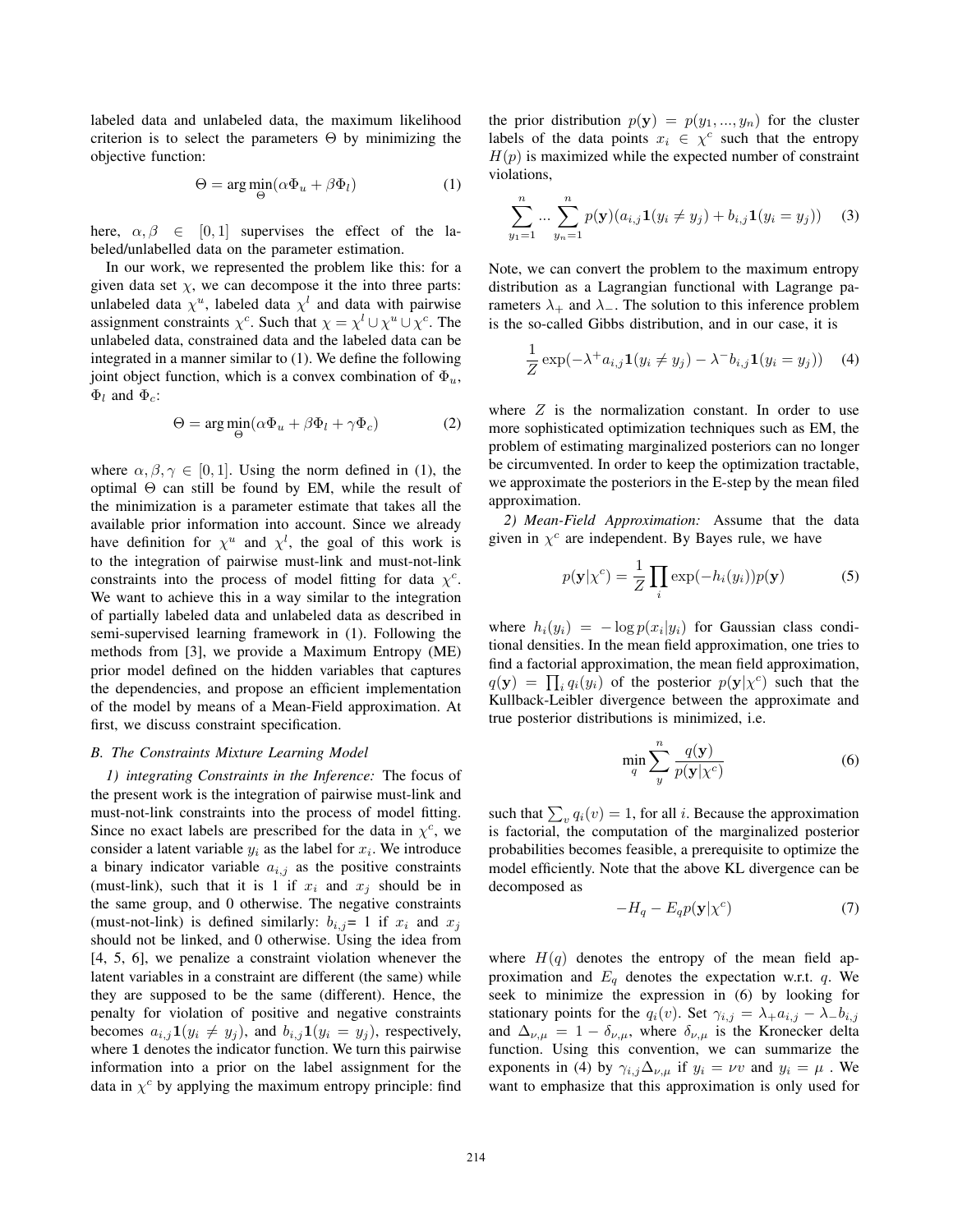constrained data. Taking the derivative of  $(6)$  w.r.t  $q_i(v)$  and setting it to zero leads to

$$
q_i(v) = \frac{1}{Z_i} \exp(-h_i(v) - \sum_{j \neq i} \sum_{\mu} q_i(\mu) \gamma_{i,j} \Delta_{\nu,\mu})
$$
 (8)

where

$$
Z_i = \sum_{v} \exp(-h_i(v) - \sum_{j \neq i} \sum_{\mu} q_i(\mu) \gamma_{i,j} \Delta_{\nu,\mu}).
$$
 (9)

Since  $\Delta_{\nu,\mu} = 1$  only if  $\mu \neq \nu$ , we can further simplify the expression for  $q_i(v)$  to:

$$
q_i(v) = \sum_{v} \exp(-h_i(v) - \sum_{j \neq i} \sum_{\mu} q_i(\mu) \gamma_{i,j} \Delta_{\nu,\mu}) \quad (10)
$$

Eventually, we have arrived at a factorial approximation of the marginal posterior probabilities. For the constrained data, these update equations can be used in the E-step for posterior probability estimation. So far, we have assumed that every data point in  $\chi^c$  participates in a constraint and we minimize the data negative log-likelihood. The constraints part <sup>Φ</sup>*<sup>u</sup>* in (2) is obtained via and the same convex optimization can be used,

*3) Optimization and Parameter Estimation:* Similarly, (labeled + constrained) and (constrained + unlabeled) data can be combined into a single objective function. In particular, the optimal  $\Theta$  can still be found by EM, while allowing the inclusion of partially labeled as well as constrained data. The result of the minimization is a para-meter estimate that takes all the available prior information into account. For Gaussian class-conditional densities, we arrive at a similar formula as we did in the semi-supervised case. The  $\mu$ <sub>*v*</sub> are estimated in each EM iteration.

Clearly, the choice of  $\alpha, \beta, \gamma$  is critical in this context since it might significantly determine the resulting model, in particular in the case of a model mismatch. Our framework assumes that the model parameters are actually modified and affected by the prior information, so a common strategy is to choose the  $\gamma$  by  $\gamma = |\chi^u|/|\chi^l \cup \chi^u \cup \chi^c|$ .

## *C. The Model Based Framework*

In this section, we present the framework that aims at building web and text classifier with the Constraints Mixture Learning Model (CML). The framework is depicted in Figure 3 and consists of the following sub-problems: (1) analyzing and gathering pairwise constrains and label information, (2) integrating all the extracted priot information in CML, (3) building the classifier and doing the clustering analysis. For all the sub-problems, analyzing and gathering pairwise constrains and label information for the training data set is the most important. In general, this step can be implemented automatically, as we discussed in Section 1; or manually: querying the user and getting feedback. After integrating constraints and labels in the inference for training



Figure 3. The general framework of learning to clustering web text with the CML model

data, the final step of building the classifier is similar to any other training process to build a text classifier.

As mentioned before, there are several types of pairwise constraints that can be extracted from the web text itself. In this paper, we pay particular attention to three types of pairwise constraints. The first two can be extracted automatically. The third one is based on the user's feedback in an active learning scheme.

Link-based Constrains: The web text or documents usually linked to other text with related topic. For some specific items, such as news, by analyzing their link status (both in and out), we can gather the constraints automatically. For example, in news, it is possible that two linked news items have the same topic.

Inherent Constraints: This type of constraints is are obtained by knowing the content of the text. As we mentioned before, in Facebook.com, two comments share the same post is from the same topic. In tweets, the sentence starting with "@" may be a reply sentence for topic-related tweet.

Active Constraints: In analogy to active learning paradigms, this type of constraints is obtained from users' feedback. Typically, the system gives users the most ambiguous pair of examples and users provide the constraint label as feedback.

### III. EXPERIMENTS

In this section, we first present the details of our experimental procedure, including descriptions of the data sets and the evaluation methods. Then we analyze the performance results. Finally, we present a case study that validates our intuitions as to how the prior information boosts the classification performance.

## *A. Data Collection and Preprocessing*

The goals of the evaluation include (1) comparing the Constraints Mixture Learning Model (CML) performance against some of the existing classification methods; (2) empirically testing the performance of the overall framework on real world applications comparing it with the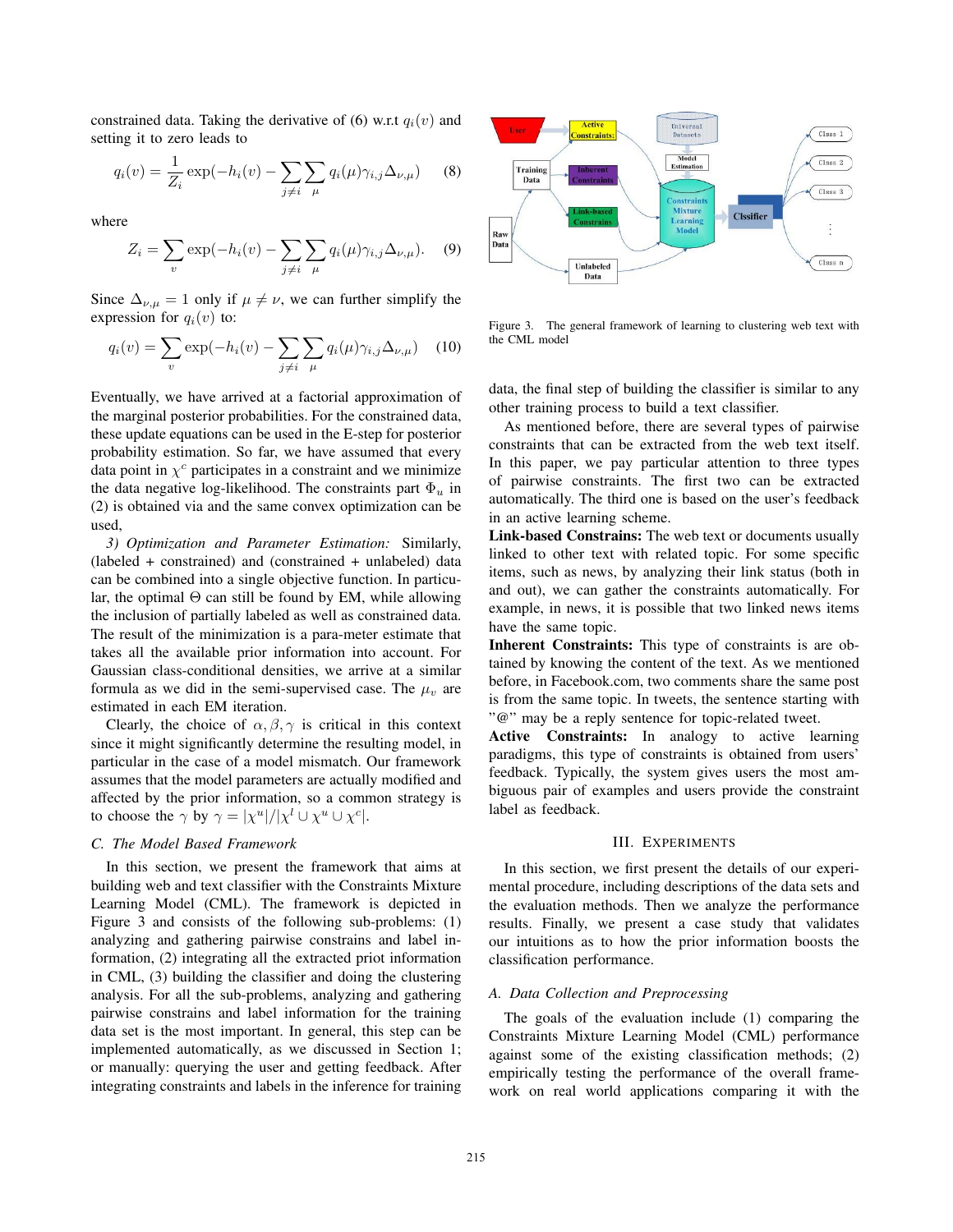baseline approaches. K-means and two representative semisupervised data clustering and classification methods: Semisupervised K-means [7] and Transductive SVM [8] . We refer to these representation methods as Baseline. Evaluation metrics include accuracy and F-score, i.e. the harmonic mean of precision and recall. Note that an F-score of unity amounts to perfect classification. Two different data sets have been collected in our experiments. The first labeled data set was generated from the home page of Google News, where some of the news are clustered by some topics like "business", "science" and "health". In our experience, we observed that the clustering strategy that Google uses is quite accurate. Thus it provides an easily available labeled data set for clustering. We collected 500 news documents from 4 different topics to create the News-500 . The second data set is fbs-500. A large corpus of comments from 20 public pages in Facebook.com have been collected and labeled manually based on the topic. The topics of these newsgroups are very diversified, ranging from music, automobiles, to religions, politics, etc. We selected 500 items from this data with 7 different categories into fbs-500. We pre-processed each text data set by tokenizing the text into bag-of-words. Then, we applied down casting, stop-words removal, and stemming to the words. Based on the processed words, a feature vector was constructed for each text sample.

#### *B. Results and Analysis*

Here we present the performance results for the different methods we considered. The aim of this experiment is to test the performance of the CML model comparing with the other two semi-supervised clustering approaches: SKmeans and Transductive SVM. In the experiment, 1%, 2.5%, 5%, 7.5% and 10% of the data, which are equal to about 550 documents in most cases, were selected as training samples. The label for each news is known when collected from Google News, we can use it directly. Table I and Table II demonstrated that the results of the different semisupervised learning algorithms. We can see that the proposed CML algorithm is very competitive and outperforms on most problem instances comparing with the baseline methods.

Our second experiment is on a comments classification task, where the goal is to grouping comments from Facebook.com into different clusters based on its topic. The experiment is presented to prove the effect of our overall framework. The fbs-500 data set with different percentage of the data in training sample are tested where the constraints are obtained using our proposed framework automatically. K-means is baseline method. The quality gap is particularly large in this case comparing with unsupervised algorithm in Table III. We also ran the experiments by selecting training samples from 1% to 30% and the results is showed in Fig.4. It should be pointed out that the accuracy and F-score did not increase significantly when the rate exceeded 20%.

All the constraints information in CML are generated

Table III THE ACCURACY AND F-SCORE OF K-MEANS AND CML ON FBS-500

| <b>Evaluation Method</b> | Accuracy | F-score |
|--------------------------|----------|---------|
| K-Means                  | 0.457    | 0.403   |
| $CML(5\%$ training)      | 0.616    | 0.501   |
| $CML(7.5\%$ training)    | 0.649    | 0.578   |
| $CML(10\%$ training)     | 0.691    | 0.627   |



Figure 4. The accuracy and F-score of K-means and CML

automatically and it provides more information to overcome the paucity of textual information in short comment sentence. The proposed framework can easily be extended to the other applications in real world, like customer review analysis and topic-based blog classification.

### *C. Case Study*

We engage in a case study to show how our incorporated prior information can improve classification analysis. Table IV shows a selection of comments that only our algorithm clustered correctly from Facebook.com. We see that the text of these comments is often seeming hard for traditional to classify. Fig.5 shows such an example. The comment "run down to big lots and get one for 30 bucks to", coming from Amazon wall, is talking about the products which Amazon posted but the unsupervised method classified it to "sports". Instead, the proposed approach can first automatically obtain this comment as well as the other comments which share the same label with it (like "sweet deal, thank you!"), then integrate these information into the model based framework and finally get the right class. In Fig.6, comments 3 is about the advertising of Pepsi. With the help of prior information from other sentences, we can classify it correctly.

### IV. RELATED WORK

In this section, we first review problems associated with web text & short text clustering methods, and then review related works on semi-supervised clustering with constraints.

With the popularity with web text, some interesting work has appeared to understand the web text. However, there are two main problems in clustering/classification of the web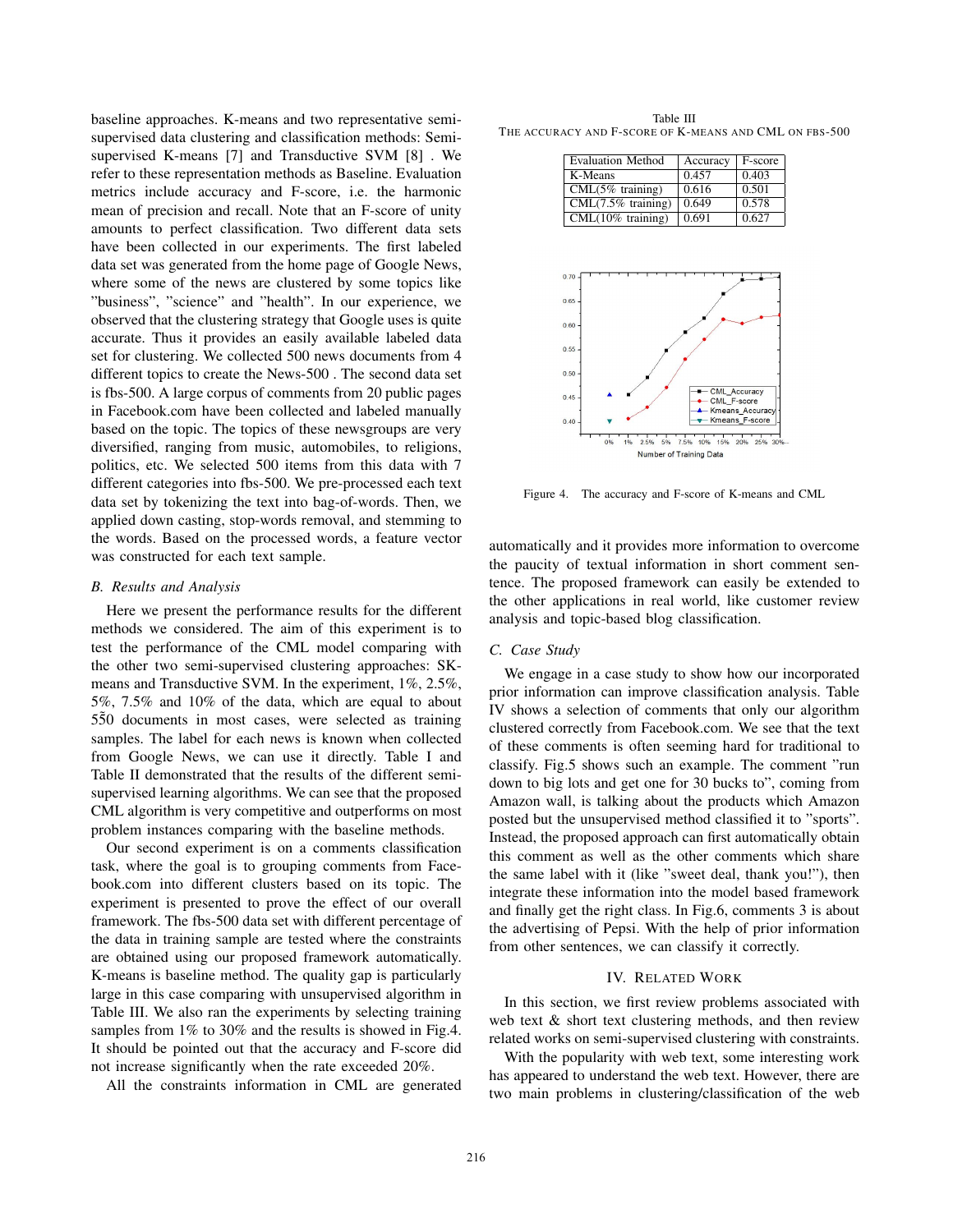#### Table I

THE ACCURACY OF NEWS-500 DATA SET WITH DIFFERENT PERCENTAGE OF TRAINING SAMPLES

| Method           | $1\%$ | 2.5%  | 5%    | 7.5%  | 10%   |
|------------------|-------|-------|-------|-------|-------|
| SK-means         | 0.479 | 0.513 | 0.545 | 0.580 | 0.629 |
| Transductive SVM | 0.442 | 0.481 | 0.501 | 0.521 | 0.576 |
| CML Model        | 0.459 | 0.492 | 0.549 | 0.632 | 0.682 |

#### Table II

THE F-SCORE OF NEWS-500 DATA SET WITH DIFFERENT PERCENTAGE OF TRAINING SAMPLES

| Method                  | $\sigma$ | $2.5\%$ | 5%    | 7.5%  | 10%   |
|-------------------------|----------|---------|-------|-------|-------|
| SK-means                | 0.486    | 0.502   | 0.526 | 0.540 | 0.575 |
| <b>Transductive SVM</b> | 0.403    | 0.431   | 0.458 | 0.485 | 0.524 |
| CML Model               | 0.466    | 0.494   | 0.516 | 0.579 | 0.625 |

Table IV

SAMPLE OF COMMENTS CLUSTERED CORRECTLY ONLY IN CML FRAMEWORK

| Comments ID | True        | <b>CML</b> | K-means     | Comments                                                                                  |
|-------------|-------------|------------|-------------|-------------------------------------------------------------------------------------------|
|             | products    | sports     | products    | run down to big lots and get one for 30 bucks to                                          |
|             | products    | movie      | products    | follow me @mad man bitch                                                                  |
|             | advertising | politics   | advertising | Watch for CCCS of Josephine County-Grants Pass, organ to be here for waiting in August.   |
|             |             |            |             | Spread the word votePLEASE!!                                                              |
|             | movie       | friend     | movie       | hate me I got in Pottermore ! : P                                                         |
|             | software    | food       | software    | I like this Donut application:-)                                                          |
|             | computer    | health     | computer    | Deviant art has the best themes, I recommend using the token icon set along with placebo. |



Figure 5. The case study from Amazon wall (Facebook.com)

data [9, 10]. First one is its dynamic property and the second one is each short text does not have enough content, or words specifically. Therefore, conventional machine learning and text mining algorithms cannot apply to these text directly. Existing work in the literature tries to address the aforementioned challenges from two directions. The former is to fetch external text to expand the text (e.g., [11]). Another direction is to discover a set of explicit or implicit topics and then connect the short text through these topics. For examples,



Figure 6. The case study from Pepsi wall (Facebook.com)

in [12], the authors exploit the user-defined categories and concepts (e.g., Wikipedia1), while in [13], the authors derive a set of hidden topics through topic model LDA [14] from one large existing Web corpus.

Generally, text clustering algorithms are used in an unsupervised fashion. They are presented with a set of data instances that must be grouped according to some notion of similarity. However, in real application domains, it is often the case that the experimenter possesses some prior knowledge (about the domain or the data set) that could be useful in clustering the data. Based on this situation,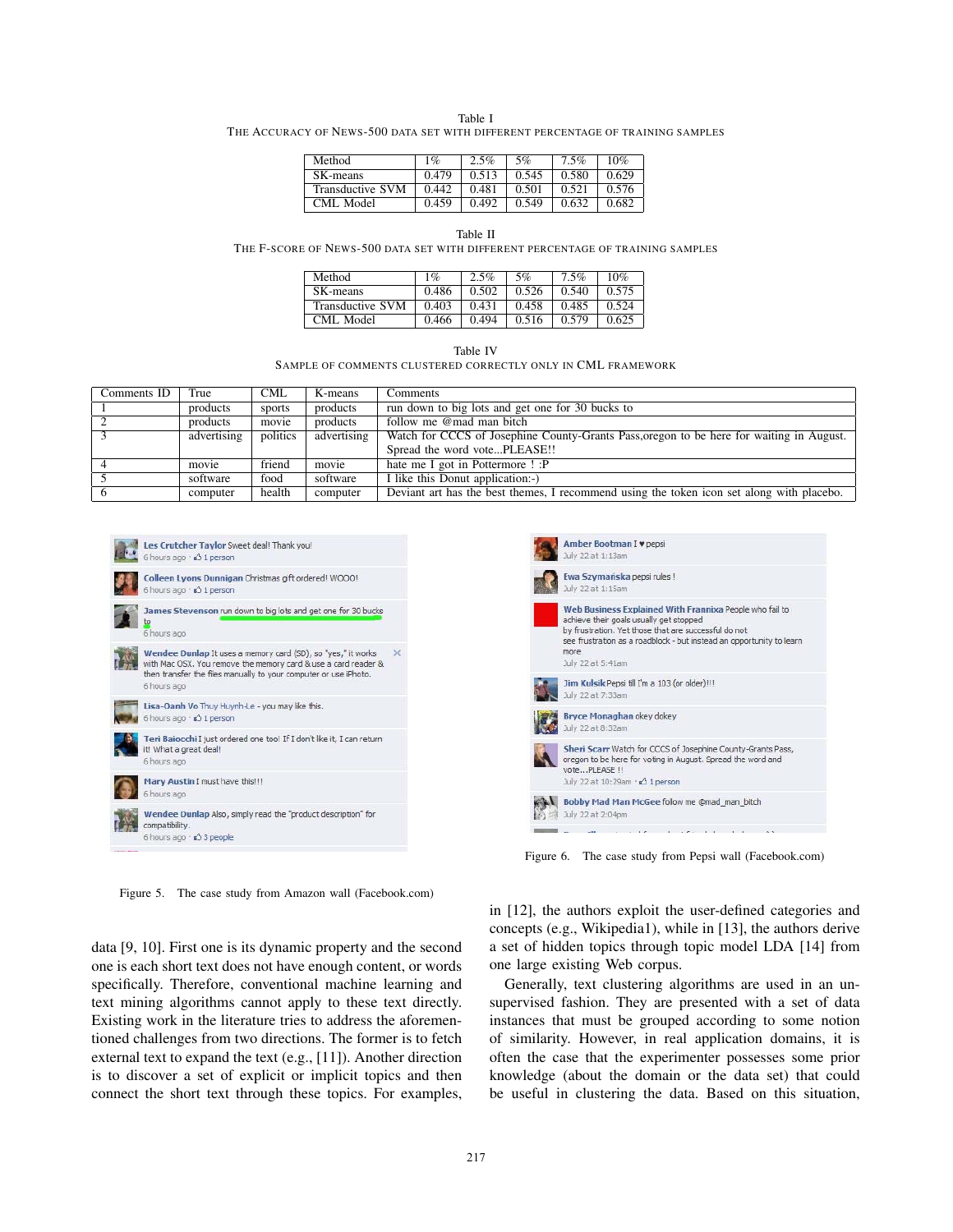recently there has been a growing interest in a hybrid setting, called semi-supervised, where the labels of only a portion of the data set are available for training [16, 17]. There have been research studies that modify traditional K-means clustering to incorporate labeled data [18]. [15, 19] introduced two types of constraints: the "must-link" and the "cannot-link" constraints, and their semi-supervised K-means produces data partitions by ensuring none of the user specified constraints are violated. The access to both similar and dissimilar pairs in the training data work with equivalence relations [20, 21, 22] These techniques discriminatively learn a distance metric for cluster-ing or classification when both similar and dissimilar pairs are given. In the absence of dissimilar pairs, Xing et al. [21] suggest treating the data pairs that are not similar as the dissimilar pairs. But, such heuristics have been shown to give lower accuracy in comparison to the techniques that use only similar pairs [20].

### V. CONCLUSION AND FUTURE WORK

Learning with insufficient training data to classify or cluster objects has become an interesting topic in recent years. In this paper, the general idea is to explore external information except for textual features to help clustering or classification analysis. These external information, called prior information, sometimes can be obtained easily for web data. We demonstrated that the clustering performance can be significantly improved by incorporating information of labeled data as well as additional pairwise constraints for the web text. The proposed strategy allows us (i) to handle different information: constraint violations, soft constraints and labeled data, at the same time, (ii) to automatically gather the constraint or labeled information to boost the learning performance. Experiments on the real-world data showed that the proposed approach could achieve significantly improved performance, compared to the baseline classifiers.

There are several avenues for future work arising from this work. The proposed framework can be applied to other types of social media data (like customer reviews, blog messages) and incorporate more information in addition to partial labels and constraints. Regarding real world applications, it would be interesting to consider how to derive the pairwise constraints automatically from auxiliary information, and study how these different types of pairwise constraints can improve the performance of a discriminative classifier. Finally, we would like to further investigate the interplay between unlabeled, labeled and constraints information in both the theoretical and practical sense.

#### ACKNOWLEDGMENT

This research was supported by the National Science Foundation under grants CCF-0621443, OCI-0724599, CCF-0833131, CNS-0830927, IIS-0905205, OCI-0956311, CCF-0938000, CCF-1043085, CCF-1029166, and OCI-1144061 and by the DOE grants DE-FC02-07ER25808, DE-FG02-08ER25848, DE-SC0001283, DE-SC0005309, and DE-SC0005340.

#### **REFERENCES**

- [1] Jian Hu, Lujun Fang, Yang Cao, Hua-Ju n Zeng, Hua Li, Qiang Yang, and Zheng Ch en. Enhancing text clustering by leveraging wikipedia semantics. In Pro-ceedings of SIGIR, p ages 179-186, 2008.
- [2] G. McLachlan and K. Basford. Mixture Models: Inference and Application to Clustering. Marcel Dekker, New York, 1988.
- [3] E. T. Jaynes. Information theory and statistical mechanics i. Phys. Rev., 106:620-630, 1957.
- [4] S. Basu, M. Bilenko, and R. Mooney. A probabilistic framework for semi-supervised clustering. In Proceedings of the 10th ACM SIGKDD, International Conference on Knowl-edge Discovery and Data Mining, pages 59-68, 2004.
- [5] M. Bilenko, S. Basu, and R. J. Mooney. Integrating constraints and metric learning in semi-supervised clustering. In Proceedings of the 21st International Conference on Ma-chine Learning, pages 81-88, 2004.
- [6] Tilman Lange, Martin H. C. Law, Anil K. Jain, Joachim M. Buhmann. Learning with Constrained and Unlabelled Data. In Proceedings of CVPR (1)'2005. pp.731 738.
- [7] K. Wagsta, S. Rogers, and S. Schroedl. Constrained K-means clustering with background knowledge. Proceedings of the 18th Internation Conference on Machine Lea rning, 577-584, 2001
- [8] T. Joachims Transductive inference for text classification using support vector machines. Proc. 16th International Conf. on Machine Leaning, pp.200-209, Morgan Kaufmann, San Francisco, CA.
- [9] Banerjee, S., Ramanathan, K., and Gupta, A. Clustering short texts using wikipedia. In Proceedings of SIGIR. 2007, 787-788.
- [10] Mengen Chen, Xiaoming Jin and Dou Shen. Short Text Classification Improved by Learning Multi-Granularity Topics. In Proceedings of the 22nd International Joint Conference on Artificial Intelligence (IJCAI'11). Barcelona, Spain. July 16- 22, 201.
- [11] Mehran Sahami and Timo-th y D. Heilm an. A web-based kernel functio n for measuring the similarity of short text snippets. In Proceedings o f WWW, p ages 377-386, 2006.
- [12] Xia Hu, Nan Sun, Chao Zhang, and Tat-Seng Chua. Exploiting in ternal and external semantics forthe clustering of short texts using world knowledge. In Proceeding of CIKM, pages 919-928, 2009.
- [13] Xuan Hieu Phan, LeMinh Nguyen, and Susumu Horiguchi. Learning to classify short and sp arse text  $\&$  web with hidden topics from large-scale data collections. In Proceeding of WWW, pages 91-100, 2008.